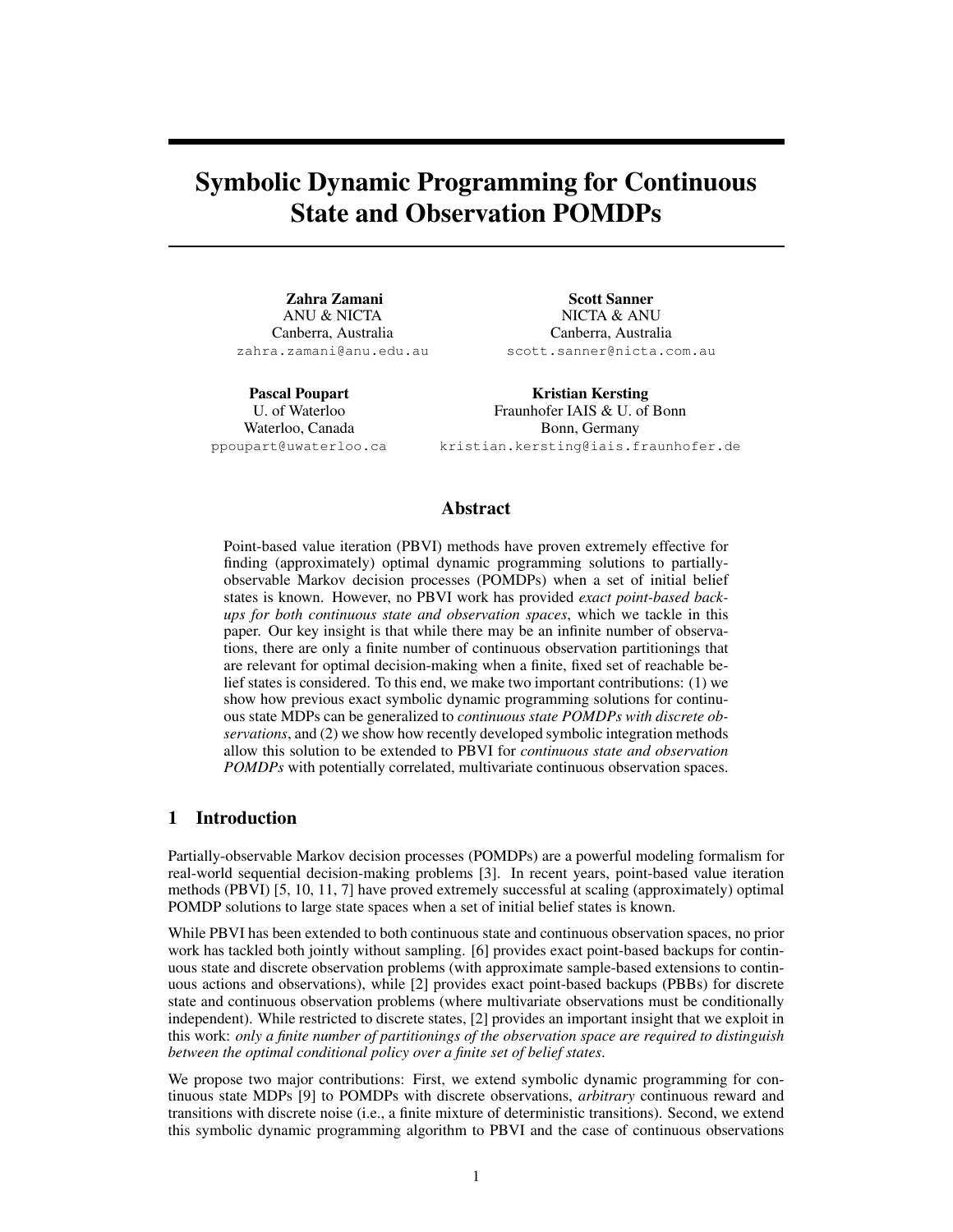(while restricting transition dynamics to be piecewise linear with discrete noise, rewards to be piecewise constant, and observation probabilities and beliefs to be uniform) by building on [2] to *derive* relevant observation partitions for potentially correlated, multivariate continuous observations.

## 2 Hybrid POMDP Model

A *hybrid* (discrete and continuous) *partially observable MDP* (H-POMDP) is a tuple  $\langle \mathcal{S}, \mathcal{A}, \mathcal{O}, \mathcal{T}, \mathcal{R}, \mathcal{Z}, \gamma, h \rangle$ . States S are given by vector  $(\mathbf{d}_s, \mathbf{x}_s) = (d_{s_1}, \dots, d_{s_n}, x_{s_1}, \dots, x_{s_m})$ where each  $d_{s_i} \in \{0,1\}$  ( $1 \leq i \leq n$ ) is boolean and each  $x_{s_j} \in \mathbb{R}$  ( $1 \leq j \leq m$ ) is continuous. We assume a finite, discrete action space  $A = \{a_1, \ldots, a_r\}$ . Observations  $O$  are given by the vector  $(d_o, x_o) = (d_{o_1}, \ldots, d_{o_p}, x_{o_1}, \ldots, x_{o_q})$  where each  $d_{o_i} \in \{0, 1\}$   $(1 \le i \le p)$  is boolean and each  $x_{o_j} \in \mathbb{R}$   $(1 \leq j \leq q)$  is continuous.

Three functions are required for modeling H-POMDPs: (1)  $\mathcal{T}: \mathcal{S} \times \mathcal{A} \times \mathcal{S} \rightarrow [0, 1]$  a Markovian transition model defined as the probability of the next state given the action and previous state; (2)  $\mathcal{R}: \mathcal{S} \times \mathcal{A} \to \mathbb{R}$  a reward function which returns the immediate reward of taking an action in some state; and (3) an observation function defined as  $\mathcal{Z}: \mathcal{S} \times \mathcal{A} \times \mathcal{O} \rightarrow [0, 1]$  which gives the probability of an observation given the outcome of a state after executing an action. A discount factor  $\gamma$ ,  $0 \le \gamma \le 1$  is used to discount rewards t time steps into the future by  $\gamma^t$ .

We use a dynamic Bayes net (DBN)<sup>1</sup> to compactly represent the transition model  $T$  over the factored state variables and we use a two-layer Bayes net to represent the observation model  $\mathcal{Z}$ :

$$
\mathcal{T}: p(\mathbf{x}'_s, \mathbf{d}'_s | \mathbf{x}_s, \mathbf{d}_s, a) = \prod_{i=1}^n p(d'_{s_i} | \mathbf{x}_s, \mathbf{d}_s, a) \prod_{j=1}^m p(x'_{s_j} | \mathbf{x}_s, \mathbf{d}_s, \mathbf{d}'_s, a).
$$
\n(1)

$$
\mathcal{Z}: p(\mathbf{x}_o, \mathbf{d}_o | \mathbf{x}'_s, \mathbf{d}'_s, a) = \prod_{i=1}^p p(d_{o_i} | \mathbf{x}'_s, \mathbf{d}'_s, a) \prod_{j=1}^q p(x_{o_j} | \mathbf{x}'_s, \mathbf{d}'_s, a).
$$
 (2)

Probabilities over *discrete* variables  $p(d'_{s_i}|\mathbf{x}_s, \mathbf{d}_s, a)$  and  $p(d_{o_i}|\mathbf{x}'_s, \mathbf{d}'_s, a)$  may condition on both discrete variables and (nonlinear) inequalities of continuous variables; this is further restricted to linear inequalities in the case of continuous observations. Transitions over *continuous* variables  $p(x'_{s_j}|\mathbf{x}_s, \mathbf{d}_s, \mathbf{d}'_s, a)$  must be deterministic (but arbitrary nonlinear) piecewise functions; in the case of continuous observations they are further restricted to be piecewise linear; this permits discrete noise in the continuous transitions since they may condition on stochastically sampled discrete next-state variables  $d'_s$ . Observation probabilities over continuous variables  $p(x_{o_j}|x'_s, d'_s, a)$  only occur in the case of continuous observations and are required to be piecewise constant (a mixture of uniform distributions); the same restriction holds for belief state representations. The reward  $R(d, x, a)$  may be an arbitrary (nonlinear) piecewise function in the case of deterministic observations and a piecewise constant function in the case of continuous observations. We now provide concrete examples.

Example (Power Plant) [1] *The steam generation system of a power plant evaporates feed-water under restricted pressure and temperature conditions to turn a steam turbine. A reward is obtained when electricity is generated from the turbine and the steam pressure and temperature are within safe ranges. Mixing water and steam makes the respective pressure and temperature observations*  $p_0 \in \mathbb{R}$ *and*  $t_o \in \mathbb{R}$  *on the underlying state*  $p_s \in \mathbb{R}$  *and*  $t_s \in \mathbb{R}$  *highly uncertain. Actions*  $A = \{open, close\}$ *control temperature and pressure by means of a pressure valve.*

We initially present two H-POMDP variants labeled **1D-Power Plant** using a single temperature state variable  $t_s$ . The transition and reward are common to both — temperature increments (decrements) with a closed (opened) valve, a large negative reward is given for a closed valve with  $t_s$ exceeding critical threshold 15, and positive reward is given for a safe, electricity-producing state:

$$
p(t'_{s}|t_{s}, a) = \delta \left[ t'_{s} - \begin{cases} (a = open) & : t_{s} - 5 \\ (a = close) & : t_{s} + 7 \end{cases} \right] \quad R(t_{s}, a) = \begin{cases} (a = open) & : -1 \\ (a = close) \land (t_{s} > 15) & : -1000 \\ (a = close) \land \neg(t_{s} > 15) & : 100 \end{cases} \tag{3}
$$

Next we introduce the Discrete Obs. 1D-Power Plant variant where we define an *observation space with a single discrete binary variable*  $o \in \mathcal{O} = \{high, low\}$ :

<sup>&</sup>lt;sup>1</sup>We disallow general synchronic arcs for simplicity of exposition but note their inclusion only places restrictions on the variable elimination ordering used during the dynamic programming backup operation.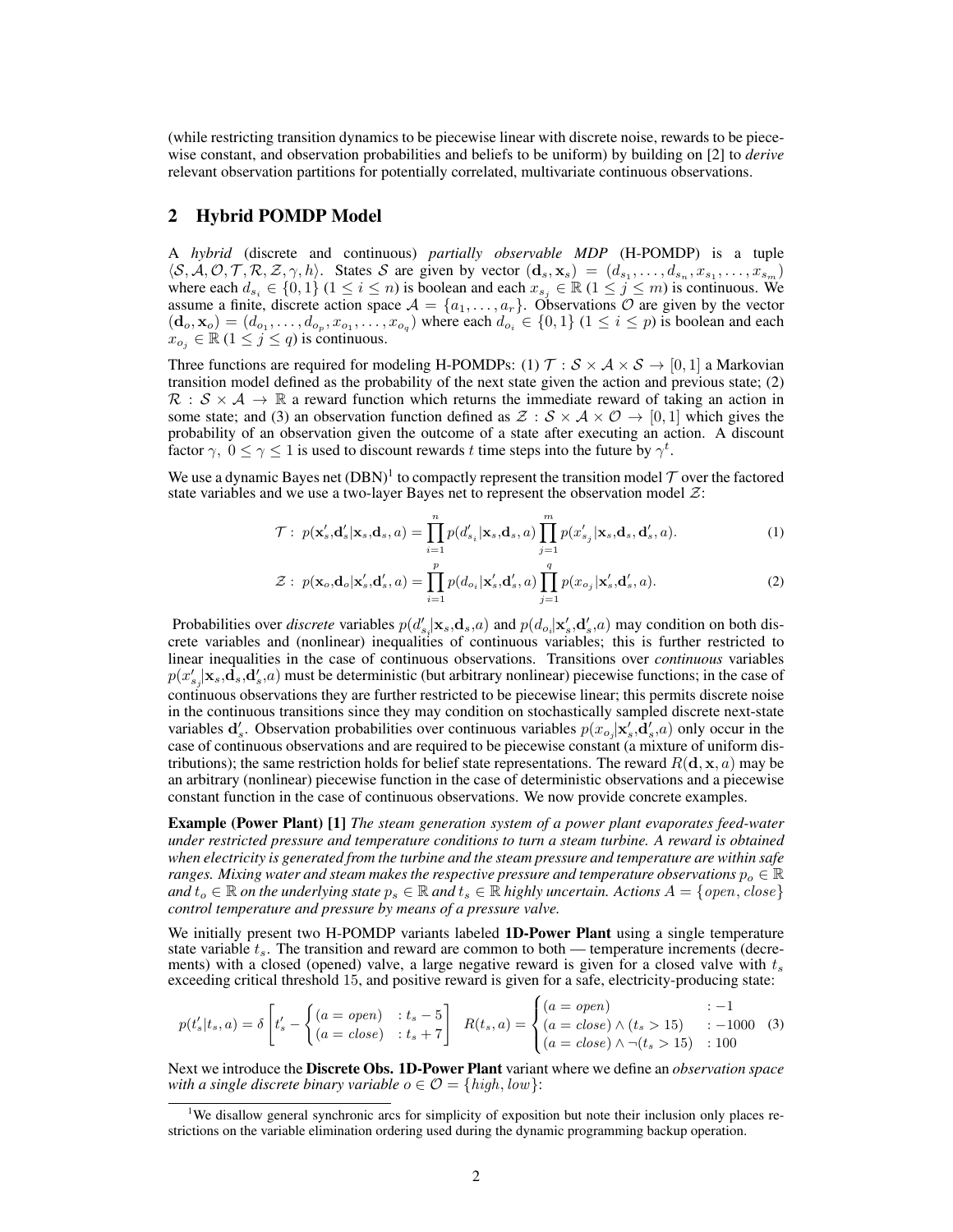

Figure 1: (left) Example conditional plan  $\beta^h$  for discrete observations; (right) example  $\alpha$ -function for  $\beta^h$  over state  $b \in \{0, 1\}$ ,  $x \in \mathbb{R}$  in decision diagram form: the *true* (1) branch is solid, the *false* (0) branch is dashed.

$$
p(o = high | t'_s, a = open) = \begin{cases} t'_s \le 15 & : 0.9 \\ t'_s > 15 & : 0.1 \end{cases} \quad p(o = high | t'_s, a = close) = \begin{cases} t'_s \le 15 & : 0.7 \\ t'_s > 15 & : 0.3 \end{cases} \tag{4}
$$

Finally we introduce the Cont. Obs. 1D-Power Plant variant where we define an *observation space* with a single continuous variable  $t_o$  uniformly distributed on an interval of 10 units centered at  $t'_s$ .

$$
p(t_o|t'_s, a = open) = U(t_o; t'_s - 5, t'_s + 5) = \begin{cases} (t_o > t'_s - 5) \land (t_o < t'_s + 5) & : 0.1\\ (t_o \le t'_s - 5) \lor (t_o \ge t'_s + 5) & : 0 \end{cases}
$$
(5)

While simple, we note no prior method could perform exact point-based backups for either problem.

## 3 Value Iteration for Hybrid POMDPs

In an H-POMDP, the agent does not directly observe the states and thus must maintain a belief state  $b(\mathbf{x}_s, \mathbf{d}_s) = p(\mathbf{x}_s, \mathbf{d}_s)$ . For a given belief state  $\mathbf{b} = b(\mathbf{x}_s, \mathbf{d}_s)$ , a POMDP policy  $\pi$  can be represented by a tree corresponding to a conditional plan  $\beta$ . An h-step conditional plan  $\beta^h$  can be defined recursively in terms of  $(h - 1)$ -step conditional plans as shown in Fig. 1 (left). Our goal is to find a policy  $\pi$  that maximizes the value function, defined as the sum of expected discounted rewards over horizon  $h$  starting from initial belief state  $\mathbf{b}$ :

$$
V_{\pi}^{h}(\mathbf{b}) = E_{\pi} \left[ \sum_{t=0}^{h} \gamma^{t} \cdot r_{t} \middle| \mathbf{b}_{0} = \mathbf{b} \right]
$$
 (6)

where  $r_t$  is the reward obtained at time t and  $\mathbf{b}_0$  is the belief state at  $t = 0$ . For finite h and belief state b, the optimal policy  $\pi$  is given by an h-step conditional plan  $\beta^h$ . For  $h = \infty$ , the optimal discounted ( $\gamma$  < 1) value can be approximated arbitrarily closely by a sufficiently large h [3].

Even when the state is continuous (but the actions and observations are discrete), the optimal POMDP value function for finite horizon  $h$  is a piecewise linear and convex function of the belief state b [6], hence  $V^h$  is given by a maximum over a finite set of " $\alpha$ -functions"  $\alpha_i^h$ :

$$
V^{h}(\mathbf{b}) = \max_{\alpha_{i}^{h} \in \Gamma^{h}} \langle \alpha_{i}^{h}, \mathbf{b} \rangle = \max_{\alpha_{i}^{h} \in \Gamma^{h}} \int_{\mathbf{x}_{s}} \sum_{\mathbf{d}_{s}} \alpha_{i}^{h}(\mathbf{x}_{s}, \mathbf{d}_{s}) \cdot \mathbf{b}(\mathbf{x}_{s}, \mathbf{d}_{s}) d\mathbf{x}_{s}
$$
(7)

Later on when we tackle continuous state *and* observations, we note that we will dynamically derive an optimal, finite partitioning of the observation space for a given belief state and hence reduce the continuous observation problem back to a discrete observation problem at every horizon.

The  $\Gamma^h$  in this optimal h-stage-to-go value function can be computed via Monahan's dynamic programming approach to *value iteration* (VI) [4]. Initializing  $\alpha_1^0 = \mathbf{0}, \Gamma^0 = {\alpha_1^0}$ , and assuming discrete observations  $o \in \mathcal{O}^h$ ,  $\Gamma^h$  is obtained from  $\Gamma^{h-1}$  as follows:<sup>2</sup>

$$
g_{a,o,j}^{h}(\mathbf{x}_{s},\mathbf{d}_{s})=\int_{\mathbf{x}_{s'}}\sum_{\mathbf{d}_{s'}}p(o|\mathbf{x}'_{s},\mathbf{d}'_{s},a)p(\mathbf{x}'_{s},\mathbf{d}'_{s}|\mathbf{x}_{s},\mathbf{d}_{s},a)\alpha_{j}^{h-1}(\mathbf{x}'_{s},\mathbf{d}'_{s})d\mathbf{x}_{s'};\quad\forall\alpha_{j}^{h-1}\in\Gamma^{h-1}
$$
(8)

$$
\Gamma_a^h = R(\mathbf{x}_s, \mathbf{d}_s, a) + \gamma \mathbb{H}_{o \in \mathcal{O}} \left\{ g_{a, o, j}^h(\mathbf{x}_s, \mathbf{d}_s) \right\}_j
$$
\n(9)

$$
\Gamma^h = \bigcup_a \Gamma^h_a \tag{10}
$$

<sup>&</sup>lt;sup>2</sup>The  $\overline{\boxplus}$  of sets is defined as  $\overline{\boxplus}_{j\in\{1,\ldots,n\}}S_j = S_1\overline{\boxplus}\cdots\overline{\boxplus}S_n$  where the pairwise cross-sum  $P\overline{\boxplus}Q =$  $\{ \mathbf{p} + \mathbf{q} | \mathbf{p} \in P, \mathbf{q} \in Q \}.$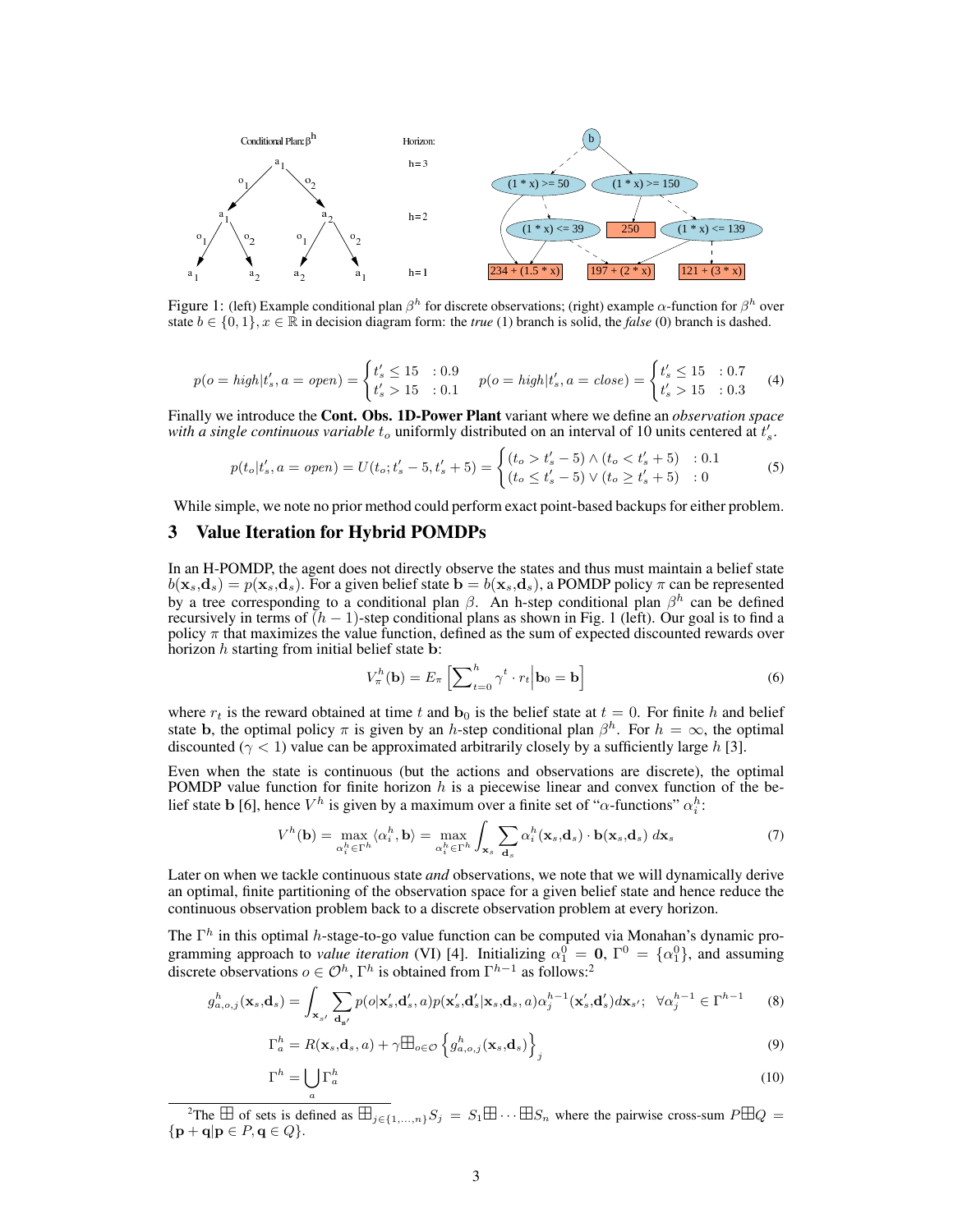Algorithm 1: PBVI(H-POMDP,  $H, B = \{b_i\} \rightarrow \langle V^h \rangle$ 1 begin  $V^0$ 2  $\mid V^0 := 0, h := 0, \Gamma_{PBVI}^0 = {\alpha_1^0}$  $3$  while  $h < H$  do  $\begin{array}{ll} \mathbf{A} & | & | & h := h+1, \Gamma^h := \emptyset, \Gamma^h_{PBVI} := \emptyset \end{array}$ 5 **for each**  $\mathbf{b}_i \in B$  do 6 | | | foreach  $a \in A$  do  $\begin{array}{ccc} \texttt{7} & | & | & | & \Gamma_a^h := \emptyset \end{array}$ 8  $\vert$  **if** *(continuous observations:*  $q > 0$ *)* then 9  $\vert$   $\vert$   $\vert$   $\vert$   $\vert$  *// Derive relevant observation partitions*  $\mathcal{O}_i^h$  *for belief*  $\mathbf{b}_i$  $\mathbf{h}(0\ \Big|\ \ \Big|\ \ \Big|\ \ \Big|\ \ \langle \mathcal{O}_i^h, p(\mathcal{O}_i^h | \mathbf{x}'_s, \mathbf{d}'_s, a) \rangle \ := \texttt{GenRelObs}\,(\Gamma_{PBVI}^{h-1}, a, \mathbf{b}_i)$  $11$   $\vert$   $\vert$   $\vert$   $\vert$  else 12 *// Discrete observations and model already known*  $\mathbf{0} \hspace{.2cm} | \hspace{.2cm} \bigcup \hspace{.2cm} \mathcal{O}_i^h := \{\mathbf{d}_o\}; p(\mathcal{O}_i^h|\mathbf{x}'_s,\mathbf{d}'_s,a) := \mathrm{see}~\mathrm{Eq}~(2)$ 14  $\parallel$   $\parallel$   $\parallel$  foreach  $o \in \mathcal{O}_i^h$  do 15  $\begin{array}{|c|c|c|}\hline \end{array}$   $\qquad$  foreach  $\alpha_j^{h-1}\in \Gamma_{PBVI}^{h-1}$  do  $\begin{array}{|c|c|c|c|c|}\hline \rule{0pt}{16pt}\rule{0pt}{12pt}\quad & \quad & \alpha_j^{h-1}:=\texttt{Prime}\,(\alpha_j^{h-1}) \,\,\text{//}\forall d_i{:}\; d_i\to d_i' \textit{ and } \forall x_i{:}\; x_i\to x_i' \hline \end{array}$ 17  $\vert$   $\vert$   $\vert$   $\vert$   $\vert$   $\vert$   $\vert$   $g_{a,o,j}^{h}$  := see Eq (8) 18 Γ h 19 <sup>a</sup> := see Eq (9) Γ h := Γ<sup>h</sup> ∪ Γ h 20 a 21 22 *// Retain only* α*-functions optimal at each belief point* 23 **for each**  $\mathbf{b}_i \in B$  do  $\begin{array}{ccc} \mathbf{p} & \begin{array}{|c} \hline \end{array} & \mathbf{p} \end{array} & \begin{array}{|c} \hline \mathbf{p}^h \end{array} & \begin{array}{|c} \hline \mathbf{p}^h \end{array} & \begin{array}{|c} \hline \mathbf{p}^h \end{array} & \begin{array}{|c} \hline \mathbf{p}^h \end{array} & \begin{array}{|c} \hline \mathbf{p}^h \end{array} & \begin{array}{|c} \hline \mathbf{p}^h \end{array} & \begin{array}{|c} \hline \mathbf{p}^h \end{array} & \begin$  $\Gamma_{PBVI}^h := \Gamma_{PBVI}^h \cup \alpha_{\mathbf{b}_i}^h$ 25 26 27 *// Terminate if early convergence* 28 **if**  $\Gamma_{PBVI}^h = \Gamma_{PBVI}^{h-1}$  then  $29$  | | break 30 31 **return**  $\Gamma_{PBVI}$ 32 end

Point-based value iteration (PBVI) [5, 11] computes the value function only for a set of belief states  $\{b_i\}$  where  $b_i := p(\mathbf{x}_s, \mathbf{d}_s)$ . The idea is straightforward and the main modification needed to Monahan's VI approach in Algorithm 1 is the loop from lines  $23-25$  where only  $\alpha$ -functions optimal at some belief state are retained for subsequent iterations. In the case of continuous observation variables  $(q > 0)$ , we will need to derive a relevant set of observations on line 10, a key contribution of this work as described in Section 4.3. Otherwise if the observations are only discrete  $(q = 0)$ , then a finite set of observations is already known and the observation function as given in Eq (2).

We remark that Algorithm 1 is a generic framework that can be used for both PBVI and other variants of approximate VI. If used for PBVI, an efficient direct backup computation of the optimal  $\alpha$ -function for belief state  $\mathbf{b}_i$  should be used in line 17 that is linear in the number of observations [5, 11] and which obviates the need for lines 23–25. However, for an alternate version of approximate value iteration that will often produce more accurate values for belief states other than those in B, one may instead retain the full cross-sum backup of line 17, but omit lines 23–25 — this yields an approximate VI approach (using discretized observations relevant only to a chosen set of belief states B if continuous observations are present) that is not restricted to alpha-functions only optimal at  $B$ , hence allowing greater flexibility in approximating the value function over all belief states.

Whereas PBVI is optimal if all reachable belief states within horizon  $H$  are enumerated in  $B$ , in the H-POMDP setting, the generation of continuous observations will most often lead to an infinite number of reachable belief states, even with finite horizon — this makes it quite difficult to provide optimality guarantees in the general case of PBVI for continuous observation settings. Nonetheless, PBVI has been quite successful in practice without exhaustive enumeration of all reachable beliefs [5, 10, 11, 7], which motivates our use of PBVI in this work.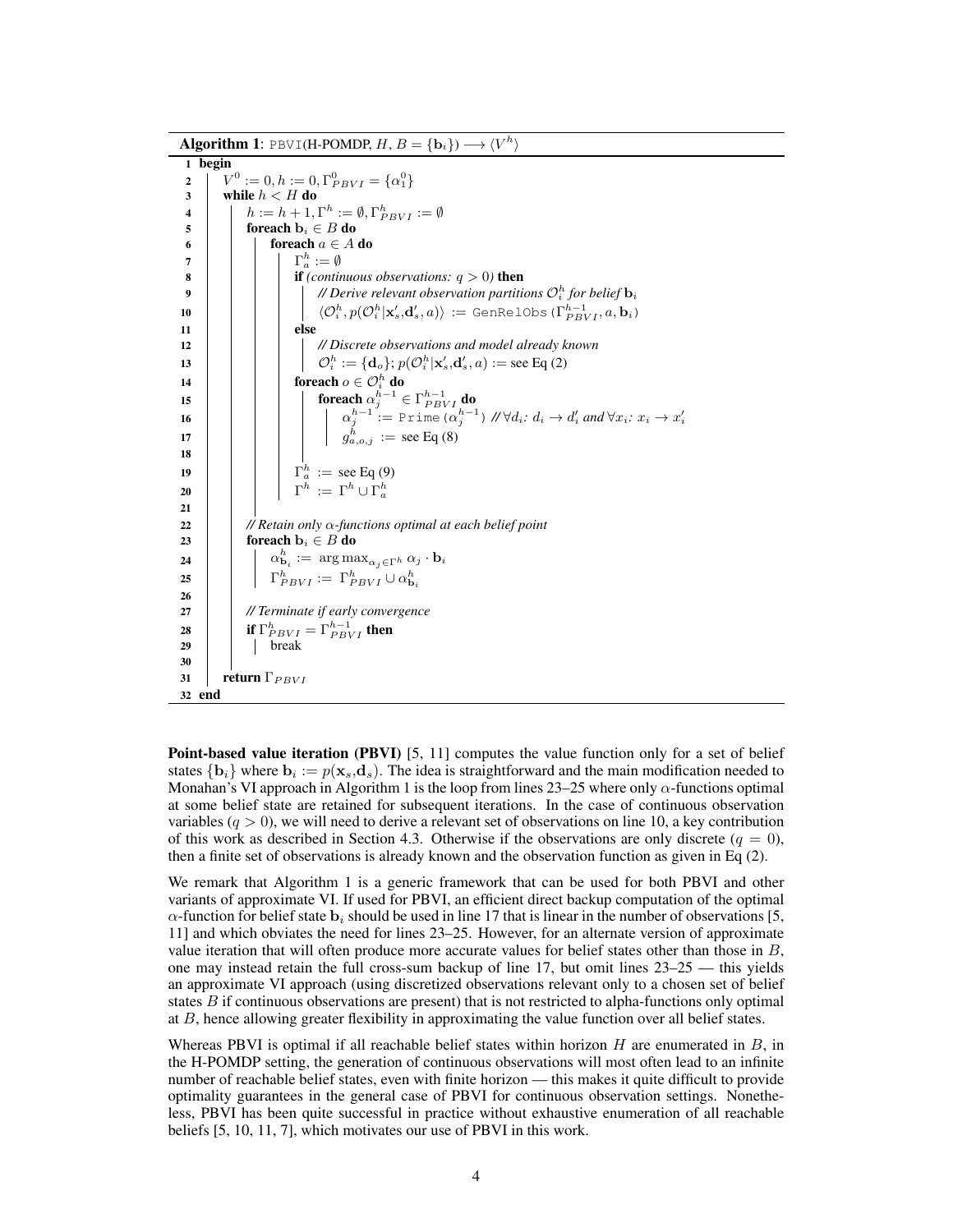## 4 Symbolic Dynamic Programming

In this section we take a symbolic dynamic programming (SDP) approach to implementing VI and PBVI as defined in the last section. To do this, we need only show that all required operations can be computed efficiently and in closed-form, which we do next, building on SDP for MDPs [9].

### 4.1 Case Representation and Extended ADDs

The previous Power Plant examples represented all functions in case form, generally defined as

$$
f = \begin{cases} \phi_1: & f_1 \\ \vdots & \vdots \\ \phi_k: & f_k \end{cases}
$$

and this is the form we use to represent all functions in an H-POMDP. The  $\phi_i$  are disjoint logical formulae defined over  $x_s, d_s$  and/or  $x_o, d_o$  with logical  $(\wedge, \vee, \neg)$  combinations of boolean variables and inequalities ( $\geq, \geq, \leq, \leq$ ) over continuous variables. For discrete observation H-POMDPs, the  $f_i$  and inequalities may use any function (e.g.,  $\sin(x_1) > \log(x_2) \cdot x_3$ ); for continuous observations, they are restricted to linear inequalities and linear or piecewise constant  $f_i$  as described in Section 2.

For *unary operations* such as scalar multiplication  $c \cdot f$  (for some constant  $c \in \mathbb{R}$ ) or negation  $-f$  on case statements is simply to apply the operation on each case partition  $f_i$  (1  $\leq i \leq k$ ). A *binary operation* on two case statements, takes the cross-product of the logical partitions of each case statement and performs the corresponding operation on the resulting paired partitions. The cross-sum  $\oplus$  of two cases is defined as the following:

$$
\begin{cases}\n\phi_1: f_1 & \text{if } f_2 \phi_2: f_3 \phi_3 = \begin{cases}\n\phi_1 \wedge \psi_1: f_1 + g_1 \\
\phi_2: g_2 = \begin{cases}\n\phi_1 \wedge \psi_2: f_1 + g_2 \\
\phi_2 \wedge \psi_1: f_2 + g_1 \\
\phi_2 \wedge \psi_2: f_2 + g_2\n\end{cases}\n\end{cases}
$$

Likewise  $\ominus$  and ⊗ are defined by subtracting or multiplying partition values. Inconsistent partitions can be discarded when they are irrelevant to the function value. A *symbolic case maximization* is defined as below:  $\int \phi_1 \wedge \psi_1 \wedge f_1 > g_1 : f_1$ 

$$
\text{casemax}\left(\begin{cases} \phi_1: f_1 \\ \phi_2: f_2 \end{cases}, \begin{cases} \psi_1: g_1 \\ \psi_2: g_2 \end{cases}\right) = \begin{cases} \phi_1 \wedge \psi_1 \wedge f_1 \leq g_1: g_1 \\ \phi_1 \wedge \psi_2 \wedge f_1 > g_2: f_1 \\ \phi_1 \wedge \psi_2 \wedge f_1 \leq g_2: g_2 \\ \vdots \end{cases}
$$

The following SDP operations on case statements require more detail than can be provided here, hence we refer the reader to the relevant literature:

- *Substitution*  $f\sigma$ : Takes a set  $\sigma$  of variables and their substitutions (which may be case statements themselves), and carries out all variable substitutions [9].
- *Integration*  $\int_{x_1} f dx_1$ : There are two forms: If  $x_1$  is involved in a  $\delta$ -function (*cf.* the transition in  $\overline{Eq}$  (3)) then the integral is equivalent to a symbolic substitution and can be applied to *any* case statement (*cf.* [9]). Otherwise, if f is in linearly constrained polynomial case form, then the approach of [8] can be applied to yield a result in the same form.

Case operations yield a combinatorial explosion in size if naïvely implemented, hence we use the data structure of the *extended algebraic decision diagram* (XADD) [9] as shown in Figure 1 (right) to *compactly* represent case statements and *efficiently* support the above case operations with them.

#### 4.2 VI for Hybrid State and Discrete Observations

For H-POMDPs with only discrete observations  $o \in O$  and observation function  $p(o | x'_s, d'_s, a)$  as in the form of Eq (4), we introduce a symbolic version of Monahan's VI algorithm. In brief, we note that all VI operations needed in Section 3 apply *directly* to H-POMDPs, e.g., rewriting Eq (8):

$$
g_{a,o,j}^{h}(\mathbf{x}_{s},\mathbf{d}_{s})=\int_{\mathbf{x}_{s'}\mathbf{d}_{\mathbf{s}'}}\Bigg[p(o|\mathbf{x}'_{s},\mathbf{d}'_{s},a)\otimes\Big(\bigotimes_{i=1}^{n}p(d'_{s_{i}}|\mathbf{x}_{s},\mathbf{d}_{s},a)\Big)\otimes\Big(\bigotimes_{j=1}^{m}p(x'_{s_{j}}|\mathbf{x}_{s},\mathbf{d}_{s},\mathbf{d}'_{s},a)\Big)\otimes\alpha_{j}^{h-1}(\mathbf{x}'_{s},\mathbf{d}'_{s})\Bigg]d\mathbf{x}_{s'}(11)
$$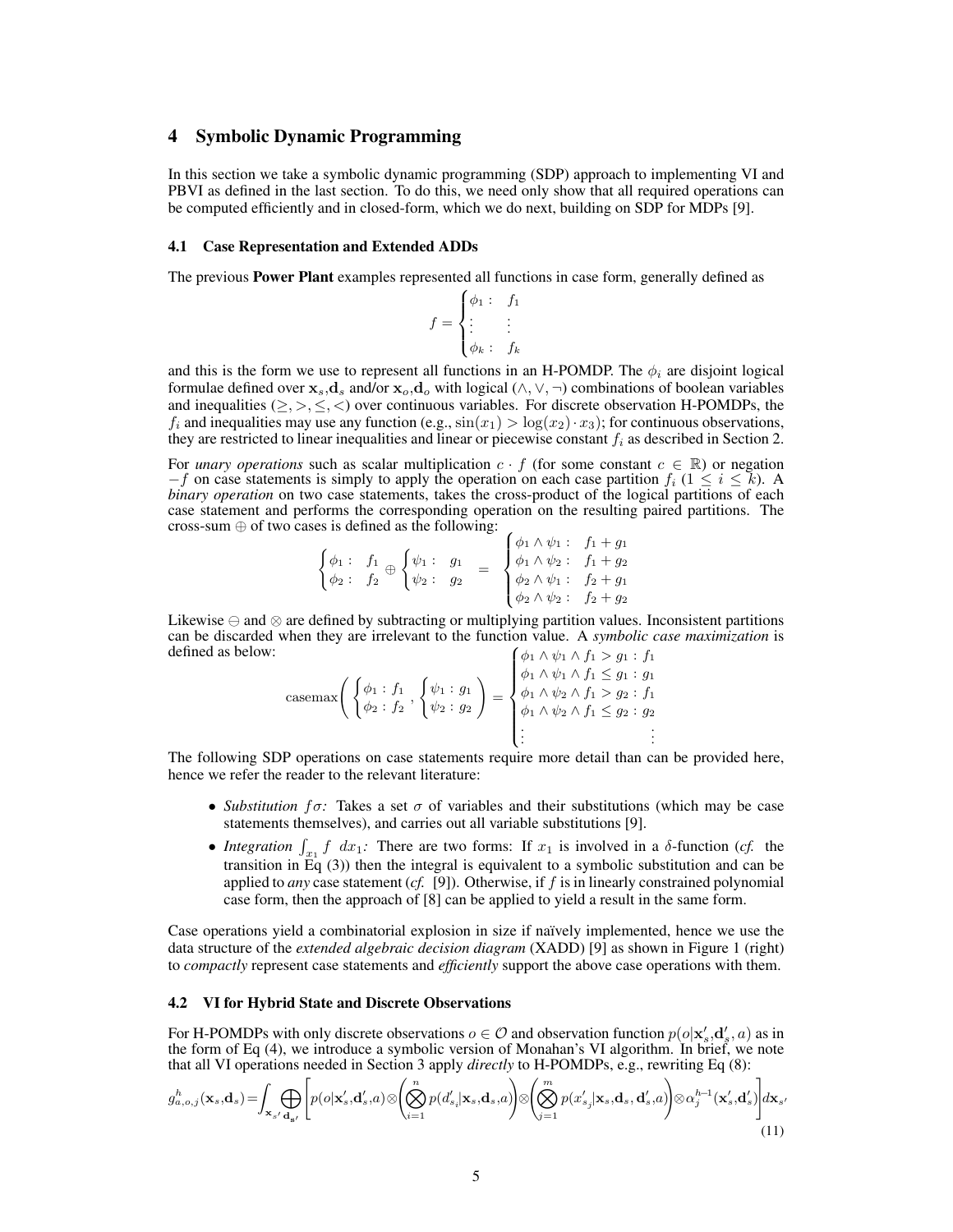$\mathbf{Algorithm \ 2:}$  GenRelObs( $\Gamma^{h-1},a,\mathbf{b}_i) \longrightarrow \langle \mathcal{O}^h,p(\mathcal{O}^h|\mathbf{x}'_s,\mathbf{d}'_s,a) \rangle$ 1 begin **2**  $\int$  foreach  $\alpha_j(\mathbf{x}'_s, \mathbf{d}'_s) \in \Gamma^{h-1}$  and  $a \in A$  do 3 *// Perform exact 1-step DP backup of* α*-functions at horizon* h − 1  $\mathbf{q} = \left[ \begin{array}{c} \mathbf{q}^a_j(\mathbf{x}_s,\mathbf{d}_s,\mathbf{x}_o,\mathbf{d}_o) := \int_{\mathbf{x}'_s} \bigoplus_{\mathbf{d}'_s} p(\mathbf{x}_o,\mathbf{d}_o|\mathbf{x}'_s,\mathbf{d}'_s, a) \otimes p(\mathbf{x}'_s,\mathbf{d}'_s|\mathbf{x}_s,\mathbf{d}_s, a) \otimes \alpha_j(\mathbf{x}'_s,\mathbf{d}'_s) \ d\mathbf{x}'_s \end{array} \right]$ 5 foreach  $\alpha_j^a(\mathbf{x}_s, \mathbf{d}_s, \mathbf{x}_o, \mathbf{d}_o)$  do 6 *// Generate value of each* α*-vector at belief point* bi(xs,ds) *as a function of observations*  $\begin{array}{c|c} \pi\, \quad & \delta^a_j(\mathbf{x}_o,\mathbf{d}_o) := \int_{\mathbf{x}_s} \bigoplus_{\mathbf{d}_s} \mathbf{b}_i(\mathbf{x}_s,\mathbf{d}_s) \otimes \alpha^a_j(\mathbf{x}_s,\mathbf{d}_s,\mathbf{x}_o,\mathbf{d}_o) \ d\mathbf{x}_s, \end{array}$ 8 *// Using* casemax*, generate observation partitions relevant to each policy – see text for details*  $\boldsymbol{\Theta} \quad \bigg| \quad \mathcal{O}^h := \text{extract-partition-constraints}[\text{casemax}(\delta_1^{a_1}(\mathbf{x}_o,\mathbf{d}_o),\delta_1^{a_2}(\mathbf{x}_o,\mathbf{d}_o),\dots,\delta_j^{a_r}(\mathbf{x}_o,\mathbf{d}_o))]$ 10  $\Big|$  foreach  $o_k \in \mathcal{O}^h$  do // Let  $\phi_{o_k}$  be the partition constraints for observation  $o_k \in \mathcal{O}^h$ 11  $p(\mathcal{O}^h = o_k | \mathbf{x}'_s, \mathbf{d}'_s, a) := \int_{\mathbf{x}_o} \bigoplus_{\mathbf{d}_o} p(\mathbf{x}_o, \mathbf{d}_o | \mathbf{x}'_s, \mathbf{d}'_s, a) \mathbb{I}[\phi_{o_k}] d_{\mathbf{x}_o}$ 13  $\left| \right. \quad \textbf{return } \langle \mathcal{O}^h, p(\mathcal{O}^h|\mathbf{x}'_s,\mathbf{d}'_s,a) \rangle$ 14 end



Figure 2: *(left)* Beliefs  $b_1, b_2$  for **Cont. 1D-Power Plant**; *(right)* derived observation partitions for  $b_2$  at  $h = 2$ .

Crucially we note since the continuous transition cpfs  $p(x'_{s_j}|\mathbf{x}_s, \mathbf{d}_s, \mathbf{d}'_s, a)$  are deterministic and hence defined with Dirac  $\delta$ 's (e.g., Eq 3) as described in Section 2, the integral  $\int_{\mathbf{x}_{s'}}$  can always be computed in closed case form as discussed in Section 4.1. In short, nothing additional is required for PBVI on H-POMDPs in this case — the key insight is simply that  $\alpha$ -functions are now represented by case statements and can "grow" with the horizon as they partition the state space more and more finely.

#### 4.3 PBVI for Hybrid State and Hybrid Observations

In general, it would be impossible to apply standard VI to H-POMDPs with continuous observations since the number of observations is infinite. However, building on ideas in [2], in the case of PBVI, it is possible to *derive* a finite set of continuous observation partitions that permit exact point-based backups *at a belief point*. This additional operation (GenRelObs) appears on line 10 of PBVI in Algorithm 1 in the case of continuous observations and is formally defined in Algorithm 2.

To demonstrate the generation of relevant continuous observation partitions, we use the second iteration of the Cont. Obs. 1D-Power Plant along with two belief points represented as uniform distributions:  $b_1 : U(t_s; 2, 6)$  and  $b_2 : U(t_s; 6, 11)$  as shown in Figure 2 (left). Letting  $h = 2$ , we will assume simply for expository purposes that  $|\Gamma^1| = 1$  (i.e., it contains only one  $\alpha$ -function) and that in lines 2–4 of Algorithm 2 we have computed the following two  $\alpha$ -functions for  $a \in \{open, close\}$ :

$$
\alpha_1^{close}(t_s, t_o) = \begin{cases} (t_s < 15) \land (t_s - 10 < t_o < t_s) : 10\\ (t_s > 15) \land (t_s - 10 < t_o < t_s) : -100 & \alpha_1^{open}(t_s, t_o) = \begin{cases} (t_s - 10 < t_o < t_s) & : 0.1\\ \neg (t_s - 10 < t_o < t_s) & : 0 \end{cases} \end{cases}
$$

We now need the  $\alpha$ -vectors as a function of the observation space for a particular belief state, thus next we marginalize out  $x_s$ , $d_s$  in lines 5–7. The resulting  $\delta$ -functions are shown as follows where for brevity from this point forward, 0 partitions are suppressed in the cases: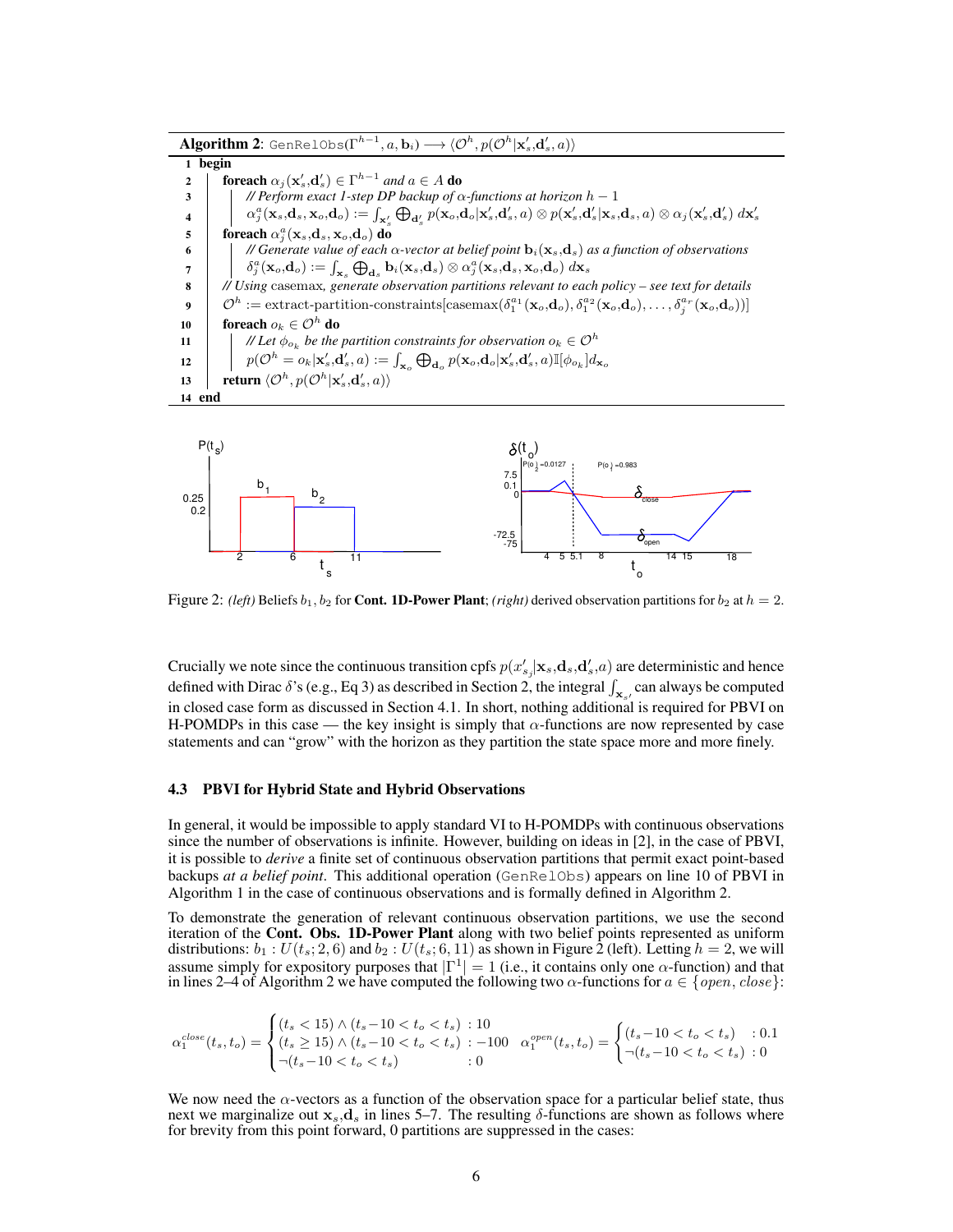$$
\delta_1^{close}(t_o) = \begin{cases}\n(14 < t_o < 18) & : 0.025t_o - 0.45 \\
(8 < t_o < 14) & : -0.1 \\
(4 < t_o < 8) & : -0.025t_o - 0.1\n\end{cases}\n\qquad\n\delta_1^{open}(t_o) = \begin{cases}\n(15 < t_o < 18) & : 25t_o - 450 \\
(14 < t_o < 15) & : -2.5t_o - 37.5 \\
(8 < t_o < 14) & : -72.5 \\
(5 < t_o < 8) & : -25t_o + 127.5 \\
(4 < t_o < 5) & : 2.5t_o - 10\n\end{cases}
$$

Both  $\delta_1^{close}(t_o)$  and  $\delta_1^{open}(t_o)$  are drawn graphically in Figure 2 (right). These observationdependent  $\delta$ 's divide the observation space into regions which can yield the optimal policy according to the belief state  $b_2$ . Following [2], we need to find the optimal boundaries or partitions of the observation space; in their work, numerical solutions are proposed to find these boundaries in *one dimension* (multiple observations are handled through an independence assumption). Instead, here we leverage the symbolic power of the casemax operator defined in Section 4.1 to find all the partitions where each *potentially correlated, multivariate* observation δ is optimal. For the two δ's above, the following partitions of the observation space are derived by the casemax operator in line 9:

$$
\text{casemax}\left(\delta_1^{close}(t_o), \delta_1^{open}(t_o)\right) = \begin{cases} o_1: (14 < t_o \le 18) & : 0.025t_o - 0.45 \\ o_1: (8 < t_o \le 14) & : -0.1 \\ o_1: (5.1 < t_o \le 8) & : -0.025t_o - 0.1 \\ o_2: (5 < t_o \le 5.1) & : -25t_o + 127.5 \\ o_2: (4 < t_o \le 5) & : 2.5t_o - 10 \end{cases}
$$

Here we have labeled with  $o_1$  the observations where  $\delta_1^{close}$  is maximal and with  $o_2$  the observations where  $\delta_1^{open}$  is maximal. What we really care about though are just the constraints identifying  $o_1$ and  $o_2$  and this is the task of extract-partition-constraints in line 9. This would associate with  $o_1$ the partition constraint  $\phi_{o_1} \equiv (5.1 < t_o \le 8) \vee (8 < t_o \le 14) \vee (14 < t_o \le 18)$  and with  $o_2$  the partition constraint  $\phi_{o_2} \equiv (4 < t_o \leq 5) \vee (5 < t_o \leq 5.1)$  — taking into account the 0 partitions and the 1D nature of this example, we can further simplify  $\phi_{o_1} \equiv (t_o > 5.1)$  and  $\phi_{o_2} \equiv (t_o \leq 5.1)$ .

Given these relevant observation partitons, our final task in lines 10-12 is to compute the probabilities of each observation partition  $\phi_{o_k}$ . This is simply done by marginalizing over the observation function  $p(\mathcal{O}^h|\mathbf{x}'_s,\mathbf{d}'_s,a)$  within each region defined by  $\phi_{o_k}$  (achieved by multiplying by an indicator function  $\mathbb{I}[\phi_{o_k}]$  over these constraints). To better understand what is computed here, we can compute the probability  $p(o_k | \mathbf{b}_i, a)$  of each observation for a particular belief, calculated as follows:

$$
p(o_k|\mathbf{b}_i,a) := \int_{\mathbf{x}_s} \int_{\mathbf{x}'_s} \bigoplus_{\mathbf{d}_s} \bigoplus_{\mathbf{d}'_s} p(o_k|\mathbf{x}'_s,\mathbf{d}'_s,a) \otimes p(\mathbf{x}'_s,\mathbf{d}'_s|\mathbf{x}_s,\mathbf{d}_s,a) \otimes \alpha_j(\mathbf{x}'_s,\mathbf{d}'_s) \otimes \mathbf{b}_i(\mathbf{x}_s,\mathbf{d}_s) d\mathbf{x}'_s d\mathbf{x}_s
$$
(12)

Specifically, for  $b_2$ , we obtain  $p(o_1|b_2, a = close) = 0.0127$  and  $p(o_2|b_2, a = close) = 0.933$  as shown in Figure 2 (right).

In summary, in this section we have shown how we can extend the exact dynamic programming algorithm for the continuous state, discrete observation POMDP setting from Section 4.2 to compute exact 1-step point-based backups in the continuous observation setting; this was accomplished through the crucial insight that despite the infinite number of observations, using Algorithm 2 we can symbolically derive a set of relevant observations for each belief point that distinguish the optimal policy and hence value as graphically illustrated in Figure 2 (right). Next we present some empirical results for 1- and 2-dimensional continuous state and observation spaces.

## 5 Empirical Results

We evaluated our continuous POMDP solution using XADDs on the 1D-Power Plant example and another variant of this problem with two variables, described below.<sup>3</sup>

2D-Power Plant: We consider the more complex model of the power plant similar to [1] where the pressure inside the water tank must be controlled to avoid mixing water into the steam (leading to explosion of the tank). We model an observable pressure reading  $p<sub>o</sub>$  as a function of the underlying pressure state  $p_s$ . Again we have two actions for opening and closing a pressure valve. The close action has transition

$$
p(p'_s|p_s, a = close) = \delta \left[ p'_s - \begin{cases} (p+10 > 20) & : 20 \\ \neg(p+10 > 20) & : p_s + 10 \end{cases} \right] \quad p(t'_s|t_s, a = close) = \delta \left[ t'_s - (t_s + 10) \right]
$$

<sup>&</sup>lt;sup>3</sup>Full problem specifications and Java code to reproduce these experiments are available online in Google Code: http://code.google.com/p/cpomdp .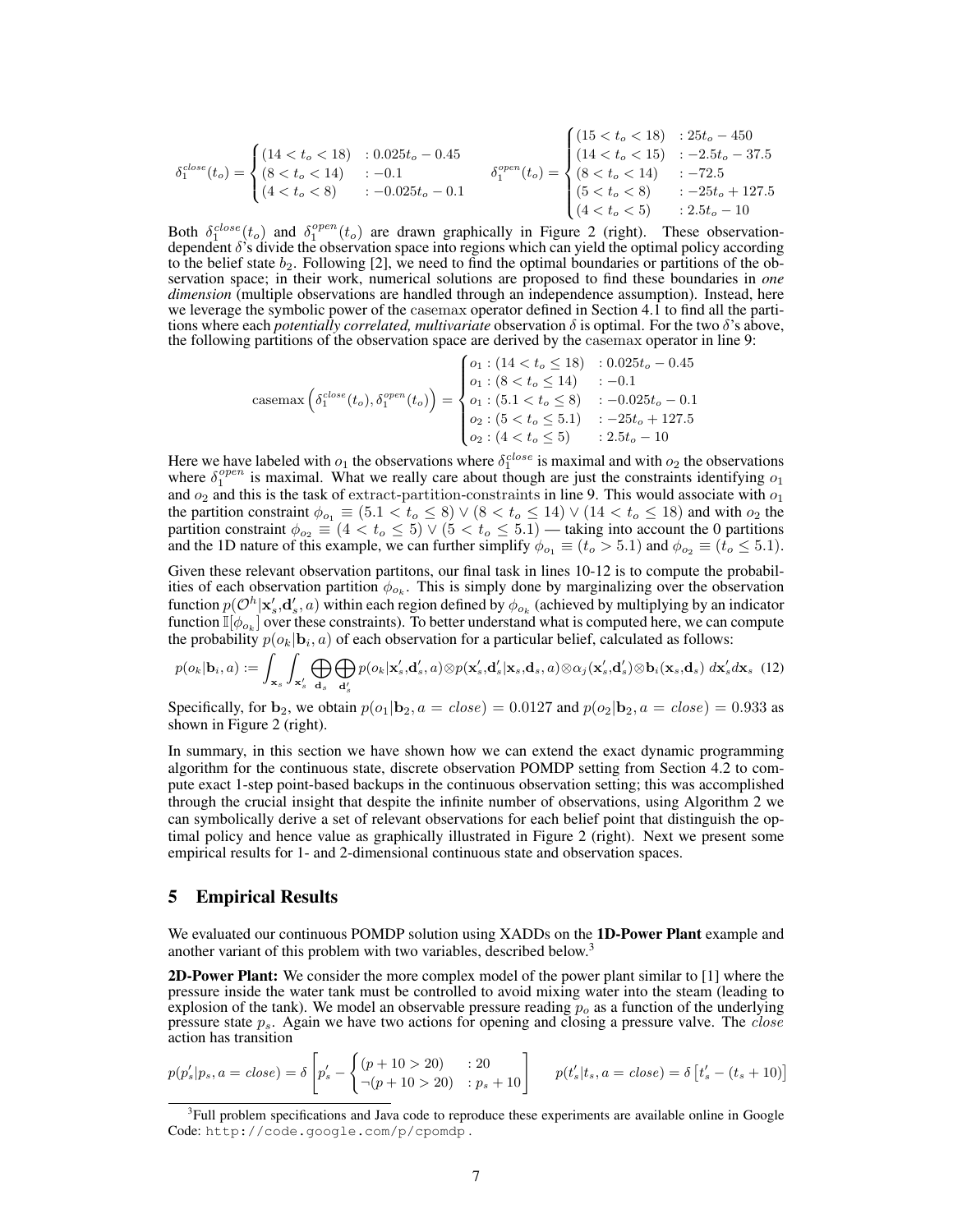

Figure 3: *(left)* time vs. horizon, and *(right)* space (total # XADD nodes in  $\alpha$ -functions) vs. horizon.

and yields high reward for staying within the safe temperature and pressure range:

$$
R(t_s, p_s, a = close) = \begin{cases} (5 \le p_s \le 15) \land (95 \le t_s \le 105) & : 50 \\ (5 \le p_s \le 15) \land (t_s \le 95) & : -1 \\ (p_s \ge 15) & : -5 \\ else & : -3 \end{cases}
$$

Alternately, for the open action, the transition functions reduce the temperature by 5 units and the pressure by 10 units as long as the pressure stays above zero. For the open reward function, we assume that there is always a small constant penalty (-1) since no electricity is produced.

Observations are distributed uniformly within a region depending on their underlying state:

$$
p(t_o|t'_s) = \begin{cases} (t_s + 80 < t_o < t_s + 105) & : 0.04\\ \neg(t_s + 80 < t_o < t_s + 105) & : 0 \end{cases} \qquad p(p_o|p'_s) = \begin{cases} (p_s < p_o < p_s + 10) & : 0.1\\ \neg(p_s < p_o < p_s + 10) & : 0 \end{cases}
$$

Finally for PBVI, we define two uniform beliefs as follows:  $\mathbf{b}_1 : U[t_s; 90, 100] * U[p_s; 0, 10]$  and  $$ 

In Figure 3, a time and space analysis of the two versions of **Power Plant** have been performed for up to horizon  $h = 6$ . This experimental evaluation relies on one additional approximation over the PBVI approach of Algorithm 1 in that it substitutes  $p(\mathcal{O}^h|\mathbf{b},a)$  in place of  $p(\tilde{\mathcal{O}}^h|\mathbf{x}'_s,\mathbf{d}'_s,a)$  — while this yields correct observation probabilities for a point-based backup at a particular belief state b, the resulting  $\alpha$ -functions represent an approximation for other belief states. In general, the PBVI framework in this paper does *not* require this approximation, although when appropriate, using it should increase computational efficiency.

Figure 3 shows that the computation time required per iteration generally increases since more complex  $\alpha$ -functions lead to a larger number of observation partitions and thus a more expensive backup operation. While an order of magnitude more time is required to double the number of state and observation variables, one can see that the PBVI approach leads to a fairly constant amount of computation time per horizon, which indicates that long horizons should be computable for any problem for which at least one horizon can be computed in an acceptable amount of time.

# 6 Conclusion

We presented the first exact symbolic operations for PBVI in an expressive subset of H-POMDPs with continuous state *and* observations. Unlike related work that has extended to the continuous state and observation setting [6], we do not approach the problem by sampling. Rather, following [2], the key contribution of this work was to define a discrete set of observation partitions on the multivariate continuous observation space via symbolic maximization techniques and derive the related probabilities using symbolic integration. An important avenue for future work is to extend these techniques to the case of continuous state, observation, *and* action H-POMDPs.

#### Acknowledgments

NICTA is funded by the Australian Government as represented by the Department of Broadband, Communications and the Digital Economy and the ARC through the ICT Centre of Excellence program. This work was supported by the Fraunhofer ATTRACT fellowship STREAM and by the EC, FP7-248258-First-MM.